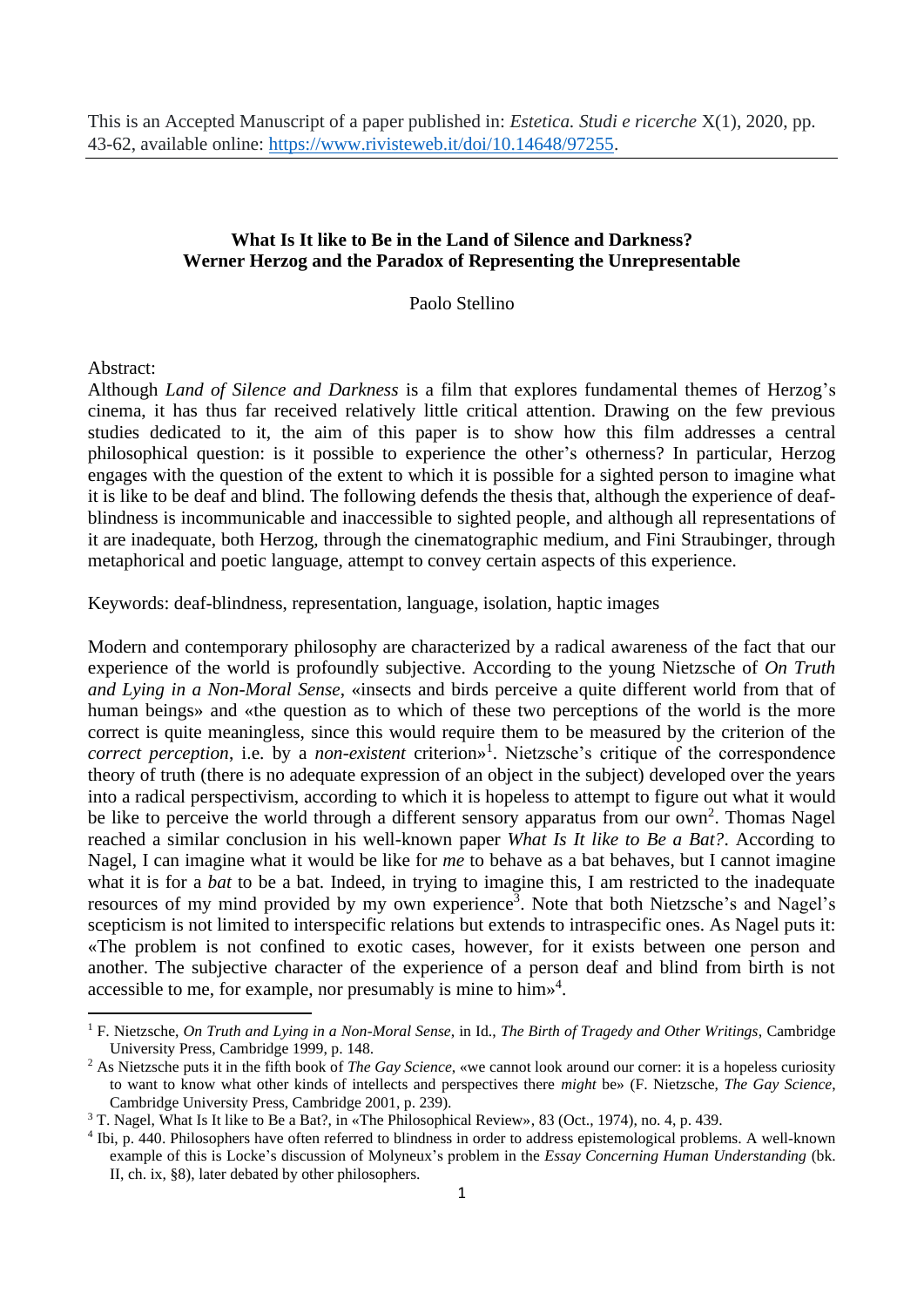Werner Herzog's 1971 documentary film *Land of Silence and Darkness* (German: *Land des Schweigens und der Dunkelheit*) addresses precisely this philosophical problem by focusing on the way in which deaf and blind people experience life and communicate with each other and with sighted people. In particular, Herzog follows Fini Straubinger, who, having lost her sight and hearing as a teen due to a terrible fall, devotes her life to reaching out and helping other blind and deaf people. Although this film explores fundamental themes of Herzog's cinema, such as human perception, communication (or failure to communicate), language, solitude, and social isolation, it has received relatively little critical attention. Drawing on the few previous studies dedicated to *Land of Silence and Darkness*, my aim is to show how this film engages with the following question: to what extent is it possible for a sighted person to imagine what it is like to be in the land of silence and darkness? In order to answer this question, I will consider the way in which both Herzog and Fini Straubinger represent the condition of the deaf and blind. To this end, I will pay special attention to Straubinger's metaphorical language, on the one hand, and to Herzog's use of filmic images and sounds, on the other. With regard to the former aspect, it should be noted that little to no attention has been paid in previous studies to the original German language in the film, the richness of which is distorted in the English subtitles. In a film in which language is a main theme, it is of fundamental importance to pay careful attention to the language used in  $it - be$  it spoken, signed or filmic.

Before turning to the analysis of *Land of Silence and Darkness*, however, it is necessary to consider an obvious problem originating from the contrast between the nature of the filmic medium and the nature of the experience of the deaf and blind. As Randall Halle puts it: «how do you use the audio-visual medium to convey experience that is exactly outside the audio-visual?»<sup>5</sup>. One could in fact claim that this problem does not arise given that, as Getrud Kock argues, Herzog is not interested in translating the empirical-sensory condition of the deaf and blind into filmic images and sounds<sup>6</sup>. I will consider whether this is really the case in sections 4 and 5 below. At this stage, I would instead like to bring attention to a fundamental distinction. Even if Herzog is not interested in translating the empirical-sensory condition of the deaf and blind into filmic images and sounds, this does not *ipso facto* mean or imply that he does not make any attempt to explore or convey certain aspects of their experience – that is, of what it is like to be in the land of silence and darkness. On the contrary, what I want to suggest here is that not only is this precisely Herzog's intention, but in trying to do so he faces a central paradox that emerges in all attempts to represent that which, for different reasons, cannot be represented.

### 1. Representing the Unrepresentable: A Paradox

There is little doubt that the unrepresentable lies at the heart of the history of Western art and aesthetics. Michelangelo's *The Creation of Adam* is perhaps the most famous example of pictorial representation of the unrepresentable *par excellence*: God the Father, who according to the Pauline

<sup>5</sup> R. Halle, *Perceiving the Other in the Land of Silence and Darkness*, in B. Prager (ed.), *A Companion to Werner Herzog*, Blackwell, Oxford 2012, p. 495. The same question is posed by Emmanuel Carrère in slightly different terms: «How can you shoot a film (which is audio-visual by definition or in any case by necessity) on characters who have been deprived of their sight and hearing without remaining a stranger to them [sans rester purement extérieur]?» (E. Carrère, *Werner Herzog*, Edilig, Paris 1982, p. 25; my translation).

<sup>6</sup> G. Koch, *Blindness as Insight: Visions of the Unseen in Land of Silence and Darkness*, in T. Corrigan (ed.), *The Films of Werner Herzog. Between Mirage and History*, Methuen, London and New York 1986, p. 77. According to Koch, Herzog is rather interested in re-sacralising the aesthetic sphere by returning to a neo-Benjaminian para-sacred aura. Herzog's primary concern is not «to give sensual expression to the inner world but to realize the elevation to the "spiritual"» (p. 78). Accordingly, «all manifestations of sensual perception end in the sphere of transfiguration into the spiritual» (*ibid*.).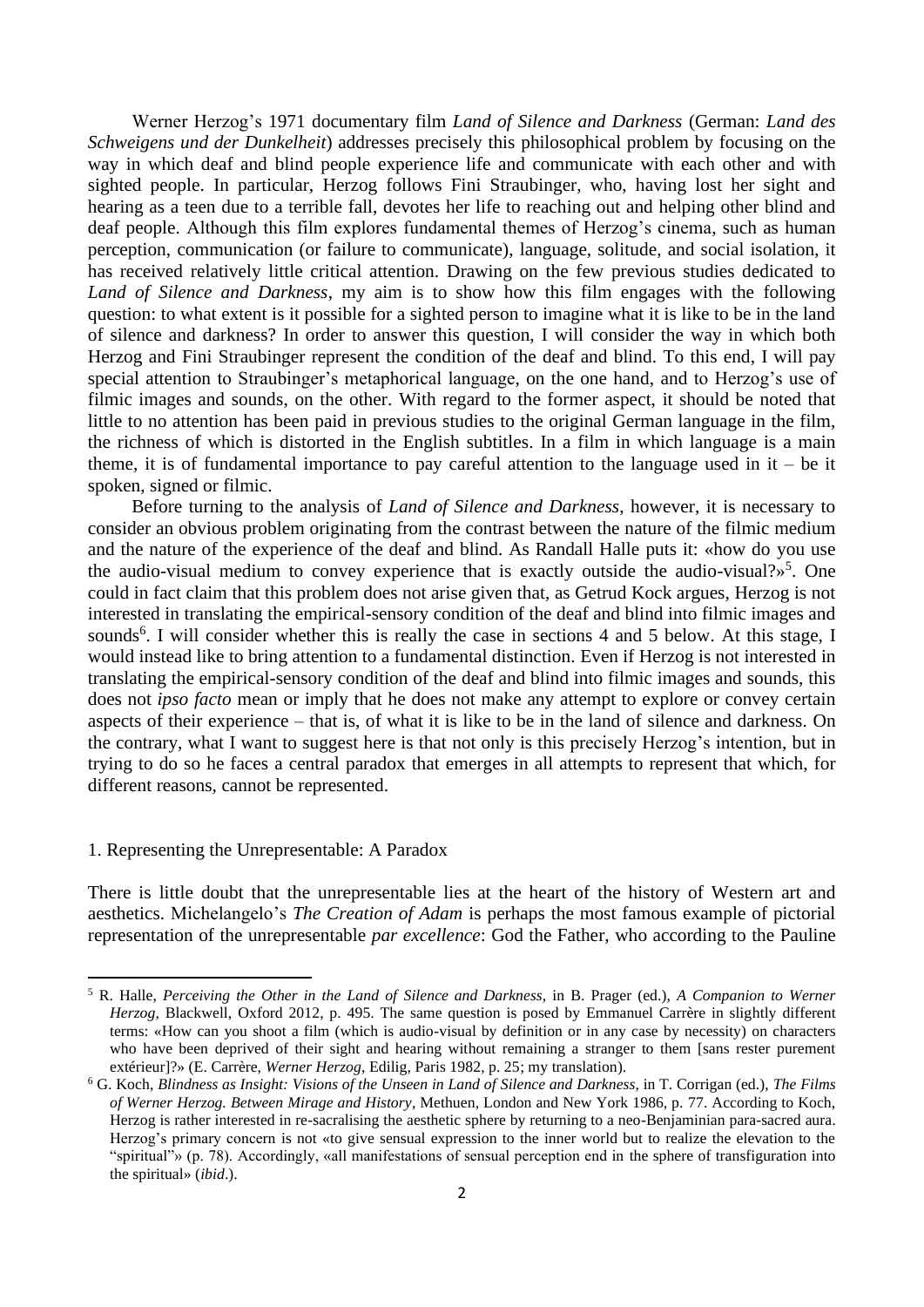tradition can only be known *per speculum et in aenigmate* ("through a mirror and in enigma" or, to use the English translation of Bergman's 1961 masterpiece, "through a glass darkly"; 1 Co 13:12). Also well known is Kant's depiction of the sublime as formless, and therefore as unrepresentable. As Kant puts it in his *Critique of the Power of Judgment*: «what is properly sublime cannot be contained in any sensible form, but concerns only ideas of reason, which, though no presentation adequate to them is possible, are provoked and called to mind precisely by this inadequacy [*Unangemessenheit*], which does allow of sensible presentation»<sup>7</sup>. Attempts to represent the unrepresentable are also typical of the seventh art, especially but not exclusively of what Paul Schrader has defined as *transcendental art*, «art which expresses the Transcendent in the human mirror»<sup>8</sup>.

Since the Second World War, the unrepresentable has been increasingly associated with the Shoah. In this case, the gulf between what is to be represented and its representation is considered unbridgeable not for metaphysical reasons, as in the case of God the Father, but rather for moral and/or epistemological reasons. This association has become so common and so frequent that it is now possible to call it a *trope* – together with that of the unspeakable, the unthinkable, and the unimaginable<sup>9</sup>. In this context, Adorno's claim that «to write poetry after Auschwitz is barbaric» is often quoted, although frequently decontextualized<sup>10</sup>. Claude Lanzmann is also invoked as an authority. In an article published in *Le Monde* in 2005, Lanzmann explained that in the eleven years that it took him to complete his documentary film *Shoah* (1985), he was unable to even decide on a title for his work. There was no possible name for what could not be named (*l'innomable*) 11 .

The alleged (moral and/or epistemological) impossibility of representing the Shoah has been called into question in the last twenty years in particular by authors such as Giorgio Agamben, Jean-Luc Nancy, Jacques Rancière, and Georges Didi-Huberman, among others<sup>12</sup>. While this is not the place to discuss these views, I will nonetheless highlight interesting aspects of the debate on the unrepresentable character of the Shoah that are relevant to my analysis of Herzog's *Land of Silence and Darkness*.

In trying to narrate their experience, survivors of the camps were caught in a paradox: on the one hand, they felt that what they had experienced exceeded the bounds of what could be put into words; on the other hand, they felt a compelling need («an immediate and violent compulsion», as Primo Levi puts  $it^{13}$  to share their experience with those who had not experienced the horrors of the camps. We find a clear expression of this paradox in the following lines, written by Robert Antelme in 1947:

Two years ago, during the first days after our return, I think we were all prey to a genuine delirium. We wanted at last to speak, to be heard. We were told that by itself our physical appearance was eloquent enough; but we had only just returned, with us we brought back our memory of our experience, an experience that was still very much alive, and we felt a frantic desire to describe it such as it had been. As of those first days, however, we saw that it was impossible

<sup>7</sup> I. Kant, *Critique of the Power of Judgment*, Cambridge University Press, Cambridge 2002, p. 129.

<sup>8</sup> P. Schrader, *Transcendental Style in Film. Ozu, Bresson, Dreyer*, University of California Press, Oakland 2018, p. 38.

<sup>&</sup>lt;sup>9</sup> E. Alloa, The Most Sublime of All Laws: The Strange Resurgence of a Kantian Motif in Contemporary Image Politics, in «Critical Inquiry», 41 (Winter, 2015), no. 2, pp. 368-369.

<sup>10</sup> T. W. Adorno, *Cultural Criticism and Society*, in Id., *Prisms*, MIT Press, Cambridge (MA) 1983, p. 34. Less well known is Adorno's partial revision in his late work *Negative Dialectics*: «Perennial suffering has as much right to expression as a tortured man has to scream; hence it may have been wrong to say that after Auschwitz you could no longer write poems» (T. W. Adorno, *Negative Dialectics*, Routledge, London and New York 1973, p. 362).

<sup>&</sup>lt;sup>11</sup> C. Lanzmann, Ce mot de "Shoah", in «Le Monde», February 25, 2005.

<sup>12</sup> See G. Agamben, *Remnants of Auschwitz. The Witness and the Archive*, Zone Books, New York 1999; J.-L. Nancy, La répresentation interdite, in «Le Genre humain», 36 (2001), no. 1, pp. 13-39; J. Rancière, S'il y a de l'irreprésentable, in «Le Genre humain», 36 (2001), no. 1, pp. 81-102; G. Didi-Huberman, *Images in Spite of All. Four Photographs from Auschwitz*, The University of Chicago Press, Chicago and London 2008.

<sup>13</sup> Preface to the Italian edition of Levi's *If This Is a Man*. See P. Levi, *Se questo è un uomo&La tregua*, Einaudi, Turin 1989, p. 9.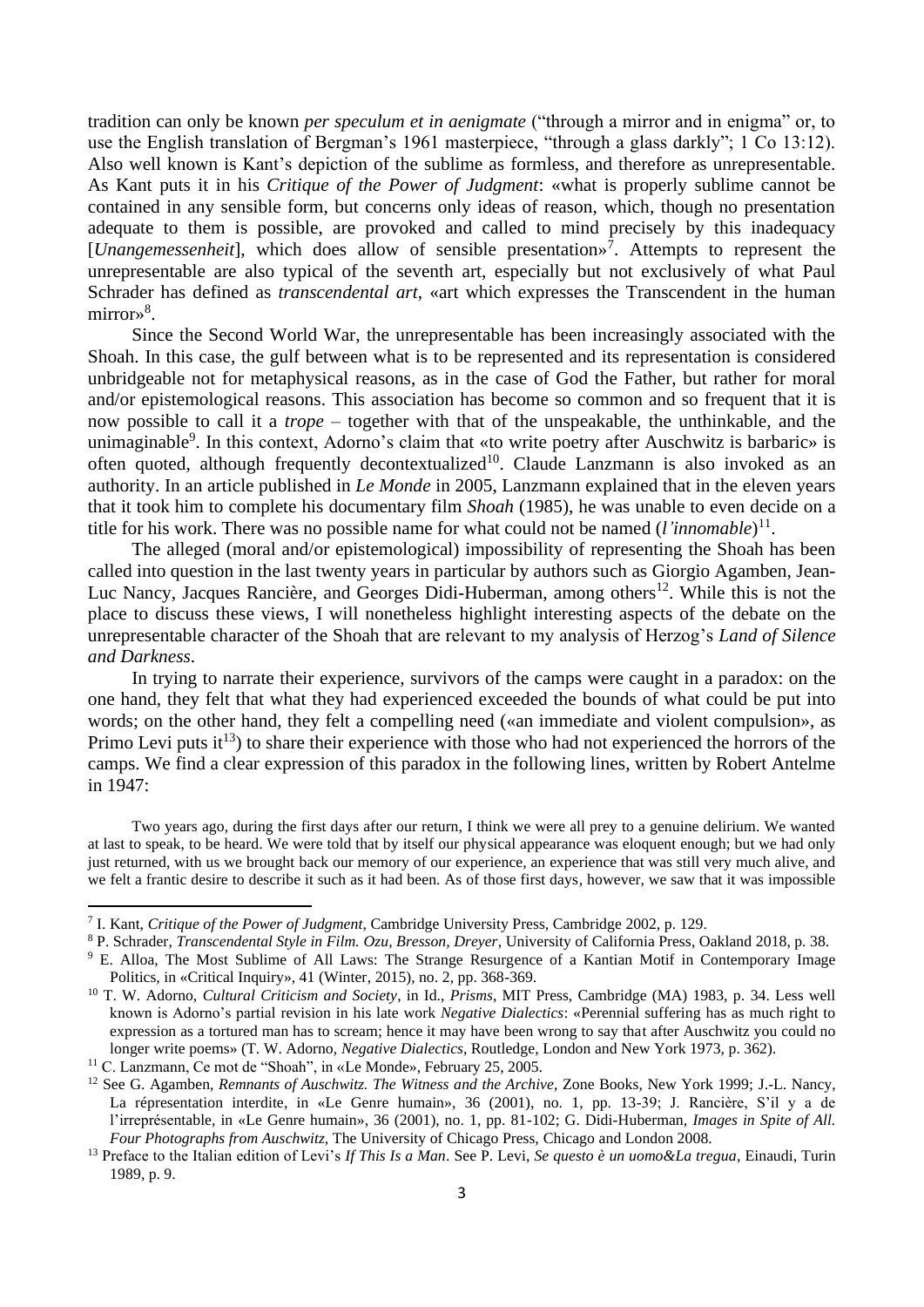to bridge the gap we discovered opening up between the words at our disposal and that experience which, in the case of most of us, was still going forward within our bodies $^{14}$ .

As this passage makes clear, the problem for Antelme is that of *inadequacy* (that is, the impossibility of providing a linguistically adequate representation of the experience). In this sense, he is in good company, for the inadequate character of representation is stressed, in different contexts, not only by Lanzmann but also by Kant, Nietzsche and Nagel. This should not be surprising. Indeed, at the root of the moral prohibition against representing the Shoah lies a problem that is epistemological in nature, namely the unbridgeability of the gap between the (extreme) experience of the camps and the (limited) means available for representing it. In this sense, any attempt to bridge this gap runs the risk of betrayal, reduction, distortion, and exemplification – in a word, *falsification*.

Central to the debate on the impossibility of representing the Shoah is the contention that those who have not gone through this extreme experience do not have access to it of any kind. Although this can be said *a fortiori* of the experience of the Shoah (because of the radical nature of its evil and suffering), the same can be affirmed of any extreme experience, as is clearly pointed out in Alain Resnais's *Hiroshima, mon amour*, in which, in response to Emmannuelle Riva, who maintains that she has seen everything in Hiroshima, Eiji Okada famously replies: «Tu n'as rien vu à Hiroshima [you saw nothing in Hiroshima]».

Despite the moral and epistemological considerations that speak against the possibility of representing the Shoah, however, writers, poets, artists, and filmmakers have always sought to represent and somehow convey the experience of the horror of the camps. Indeed, if on the one hand there is a moral prohibition against representation, on the other hand there is an equally, if not even stronger moral imperative commanding the preservation of memory from silence, oblivion and forgetfulness. It is precisely to this moral imperative that Didi-Huberman's famous "in spite of all" <sup>15</sup> (French: *malgré tout*) alludes: in spite of Auschwitz, in spite of our inadequate understanding of it, in spite of the radical character of the experience of the Shoah, in spite of the gap between this experience and its representation, and in spite of the limits of human language. Reformulating the expression coined by Didi-Huberman, we could thus say: representations in spite of all.

### 2. Metaphors in Spite of All

Despite the radical differences between their experiences, survivors of the camps and the deaf and blind seem to have one thing in common: as much as they try to convey their experience, it is doomed to remain uncommunicable. In other words, the representation of their experience cannot but be *inadequate*. This clearly emerges from a passage in Helen Keller's *The Story of My Life*. 16 Asked why she is impressed by the wonders and beauties of Niagara Falls (because of her condition, she can neither see the cascading water nor hear its roar), Keller replies that although the waterfall means everything to her, she is unable to properly put into words why this is so: «I cannot fathom or define their meaning any more than I can fathom or define love or religion or goodness» <sup>17</sup>. This passage clearly testifies to Keller's inability to give adequate linguistic

<sup>&</sup>lt;sup>14</sup> R. Antelme, *The Human Race*, The Marlboro Press/Northwestern, Evanston (IL) 1992, p. 3. I owe this quote to Alloa's paper, mentioned above (see footnote 9).

<sup>&</sup>lt;sup>15</sup> See footnote 12.

<sup>&</sup>lt;sup>16</sup> Helen Keller was born on June 27, 1880, in Tuscumbia, Alabama. At nineteen months old, she contracted an acute illness that left her deaf and blind. Anne Sullivan tutored her, and Keller eventually graduated from Radcliffe College. She was dedicated to helping the blind and the disabled and wrote several books, among which is *The Story of My Life*, her autobiography, which was later adapted by Arthur Penn as *The Miracle Worker* (1962).

<sup>17</sup> H. Keller, *The Story of My Life*, Bantam, New York 2005, p. 52.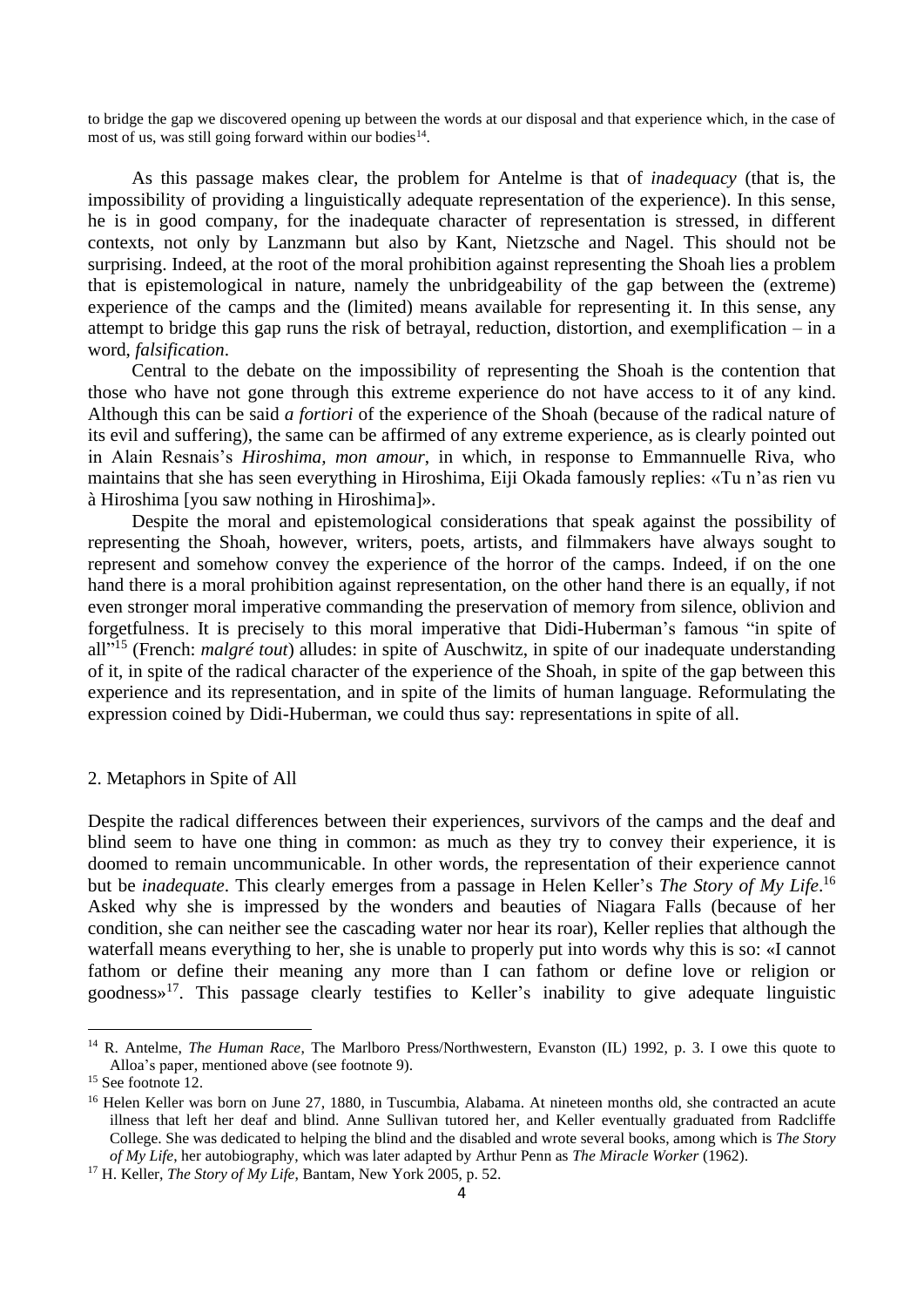expression to her inner states and thoughts. Because of this inability, her experience seems to be irremediably inaccessible to us.

As in the case of survivors of the Shoah, however, this inadequacy does not lead to a refusal to attempt representation. On the contrary, in spite of the awareness of these difficulties, Helen Keller repeatedly attempts to convey her experience to the reader through metaphorical language. Particularly significant is her description of her condition before she learned tactile signing:

Have you ever been at sea in a dense fog, when it seemed as if a tangible white darkness shut you in, and the great ship, tense and anxious, groped her way toward the shore with plummet and sounding-line, and you waited with beating heart for something to happen? I was like that ship before my education began, only I was without compass or sounding-line, and had no way of knowing how near the harbour was.<sup>18</sup>

Given the impossibility of providing an adequate picture of her empirical-sensory condition, Helen Keller opts for a metaphorical and poetic representation, using a scenario (a ship at sea in a dense fog) with which the reader is likely to be familiar, or at least able to easily understand and conceive.

The pressing need to share one's experience, that is, to communicate what it is like to be in the land of silence and darkness, leads Helen Keller to search for adequate metaphors for her condition. Equally metaphorical is Fini Straubinger's depiction of the fate<sup>19</sup> of those who are deaf and blind in the following central scene of Herzog's film:

If I was a divinely gifted painter, I would depict the fate of deaf-blindness in the following way: Blindness as a dark stream, which flows melodically, slowly but steady, towards a slope. On the left and right there are beautiful trees with flowers and lovely singing birds. The other stream coming from the opposite direction would have to be totally clear and transparent [*durchsichtig*]. Also this stream would have to flow slowly, but silently downwards. And then at the bottom would be a dark and deep lake. At first there would be rocks on both sides where the two streams flow into the lake, on which the water painfully hits and foams and whirls, after which slowly and cautiously flows together into this dark basin. And this water would be totally still, and would have to drizzle from time to time: this would have to represent [*darstellen*] the power of the soul of deaf-blindness.<sup>20</sup>

Like Helen Keller, Fini Straubinger is well aware of the limitations of her *Darstellung* (representation) of deaf-blindness. At the end of her vision, she acknowledges that there is a gap between the experience of deaf-blindness and its linguistic depiction: «I cannot represent it differently», she says, «It is inside, but one does not quite manage to put it into words»<sup>21</sup>. Exactly like Helen Keller, however, Fini Straubinger does not abandon the aim of conveying her experience through metaphorical language. In both cases, the logic of Nietzsche's *On Truth and Lying in a Non-Moral Sense* is reversed. While for the young Nietzsche the adequate expression of an object in the subject is made impossible by the metaphorical and poetic character of human language<sup>22</sup>, for Helen Keller and Fini Straubinger metaphorical and poetic language is precisely what makes possible, if not an adequate expression of their experience (something that is deemed impossible),

<sup>18</sup> Ibi, p. 14.

<sup>19</sup> Translated in the English subtitles as "condition", the German word *Schicksal* actually means fate, destiny, lot. This word is repeatedly used by Fini Straubinger to describe her companions-in-fate. Else Fehrer is described as a *Schicksalsgefährtin* (a companion-in-fate; *Gefährte* literally indicates the one who takes a journey with another person) and *Schicksalsschwester* (a sister-in-fate), whereas Joseph Rittermeier is referred to as a *Schicksalskamarad* (comrade-in-fate). The use of the word *Schicksal* has a strong existential, almost metaphysical connotation.

<sup>&</sup>lt;sup>20</sup> I here follow André Fischer's translation, which is much more faithful to the original German than that of the film's English subtitles. See A. Fischer, Deep Truth and the Mythic Veil: Werner Herzog's New Mythology in *Land of Silence and Darkness*, in «Film-Philosophy», 22 (2018), no. 1, pp. 53-54.

<sup>21</sup> Ibi, p. 55 (slightly modified translation).

 $^{22}$  In this posthumous writing, Nietzsche famously defines truth as «a mobile army of metaphors, metonymies, anthropomorphisms, in short a sum of human relations which have been subjected to poetic and rhetorical intensification, translation, and decoration» (F. Nietzsche, *On Truth and Lying in a Non-Moral Sense*, p. 146).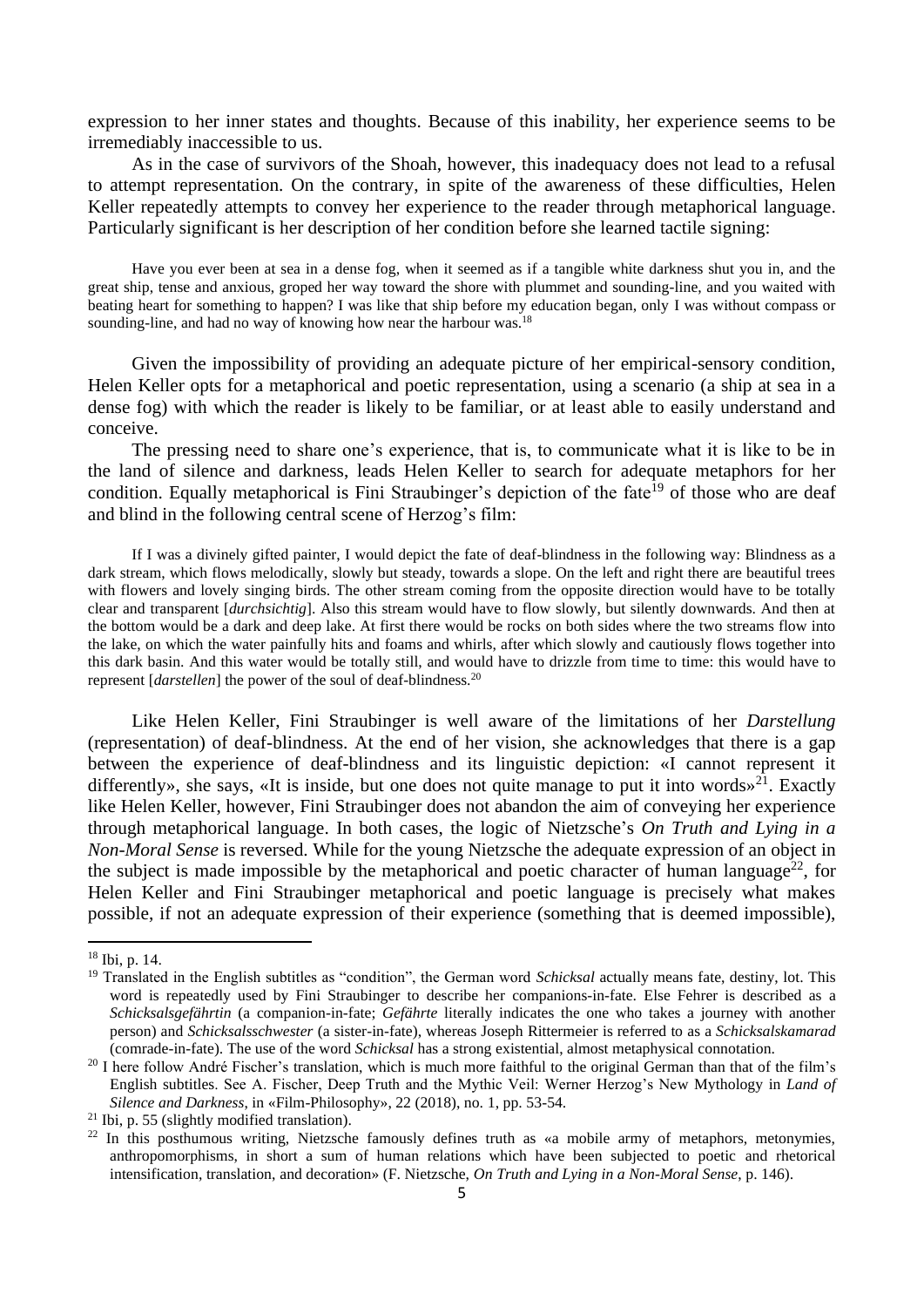then a symbolic representation of their inner thoughts and feelings that can be communicated to and understood by the addressee. It is not difficult to see how this attempt to communicate trough poetic and metaphorical language appealed to Herzog, who similarly used the filmic medium to convey what he later defined in his *Minnesota Declaration* as a «poetic, ecstatic truth»<sup>23</sup>.

## 3. Communication vs Isolation

In order to convey her experience, Fini Straubinger makes use of both metaphorical, poetic and non-metaphorical, descriptive language. Having described how she became deaf and blind and how this condition led her to spend nearly 30 years in bed, Straubinger makes the following clarification:

People think that deafness means complete silence. Oh, no! That's wrong. It's a constant noise in one's head, from the faintest humming, perhaps like the noise of sand trickling, to cracking sounds, to a steady droning, which is the worst. You never know which direction you should turn your head. It's a great agony for us. […] It's the same thing for blindness. It's never complete darkness. You often see rather peculiar tones. Black, grey, white, blue, green, yellow. It depends.<sup>24</sup>

As has already been pointed out by previous studies, the designation "land of silence and darkness" (used by Fini Straubinger on the occasion of her fifty-sixth birthday party) does not characterize the empirical-sensory condition of the deaf and blind, but rather symbolically alludes to the condition of social isolation caused not so much by their disability as by the inability of the society they live in to address and cope with the problems that derive from their condition<sup>25</sup>. It is revealing that Fini Straubinger uses the metaphor to refer not to her deaf and blind companions-infate, but rather to Mrs Meier, who is not completely blind. Straubinger urges Mr Forster, Mrs Meier's companion, to always translate what is being said, adding: «This group as well must be taken care of [*betreut*], so they are not suddenly pushed into the land of silence and darkness [*in das*  Land des Schweigens und der Dunkelheit hineingestoßen werden]»<sup>26</sup>. This sentence is particularly significant for various reasons. By applying the metaphor of the land of silence and darkness to a different group than her own, Straubinger seems to imply that this fate is not limited to the deaf and blind but can also be shared by other outsiders – as *Handicapped Future*, Herzog's film about physically disabled children in Munich, clearly shows<sup>27</sup>. Furthermore, the use of the passive form of the verb *hineinstoßen* (to push into) indicates that the land of silence and darkness is not a

<sup>23</sup> W. Herzog, *The Minnesota Declaration. Truth and Fact in Documentary Cinema*, in P. Cronin, *Werner Herzog – A Guide for the Perplexed. Conversations with Paul Cronin*, Faber and Faber, London 2014, p. 476. For a detailed analysis of the relation between representation and metaphor, see E. Cornell Way, *Knowledge Representation and Metaphor*, Kluwer Academic Publishers, Dordrecht 1991. On the relation between cinematic metaphor, experience and affectivity, see C. Müller, H. Kappelhoff, *Cinematic Metaphor. Experience – Affectivity - Temporality*, de Gruyter, Berlin/Boston 2018.

<sup>&</sup>lt;sup>24</sup> My translation.

<sup>25</sup> G. Koch, *Blindness as Insight: Visions of the Unseen in Land of Silence and Darkness*, p. 77. See also R. Halle, *Perceiving the Other in the Land of Silence and Darkness*, p. 499: «It is not being born deaf and blind that generates silence and darkness, rather it is isolation and this is a repeated lesson of the film».

<sup>&</sup>lt;sup>26</sup> My translation.

<sup>27</sup> *Handicapped Future* (*Behinderte Zukunft*, 1971) is a kind of predecessor to *Land of Silence and Darkness*. Despite their several differences, both films pay attention to the feelings of isolation and solitude experienced by disabled people. A scene in *Handicapped Future* features a teacher showing how these feelings emerge in some of the children's drawings, in which prison is a recurring motif. As Herzog points out, at the time, the feeling of being isolated from society was common to many disabled people (see P. Cronin, *Werner Herzog – A Guide for the Perplexed. Conversations with Paul Cronin*, p. 88).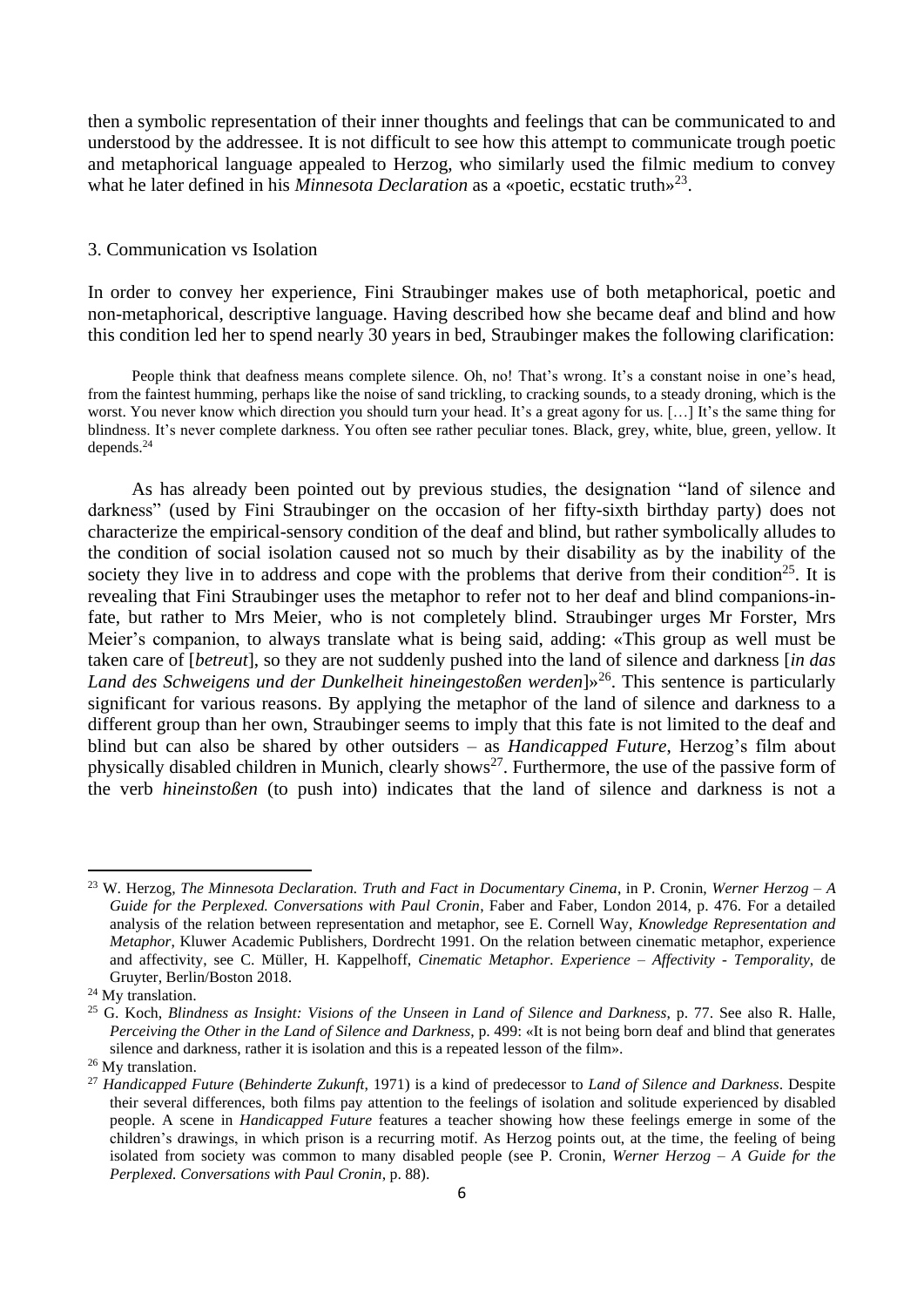permanent condition (that derive from one's particular handicap), but rather a temporary one into which one can be pushed if denied proper *Betreuung*, that is, care and assistance<sup>28</sup>.

If one can be pushed into the land of silence and darkness, however, one can also be helped to find a way out of it. This is precisely why Straubinger spends her adult life seeking to establish contact with other deaf and blind people and to communicate with them, constantly searching for their hands. Maintaining hand contact means proximity and solidarity; breaking hand contact means distance, margination and isolation: «When you let go of my hand it is as if we were a thousand miles apart», reads one of the film's intertitles. Randall Halle rightly points out that «in *Land* there is an inversion of the existentialist dictum that hell is other people. Certainly other people can make life hellish, however, it is only through other people that we can feel ourselves to be human, that we can realize our humanity»<sup>29</sup>.

Isolation and loneliness can be broken through communication and language: this is the main lesson that Herzog's *Land of Silence and Darkness* teaches us. Noël Carroll's claim that in Herzog language «is associated with practical and instrumental reason, with science and bureaucracy, with religion and civil society»<sup>30</sup> thus seems to overlook the fundamental role that language plays in fighting social margination and seclusion, a role that Herzog himself emphasizes<sup>31</sup>. This holds both for *The Enigma of Kaspar Hauser* (1974) and *Land of Silence and Darkness*, the two films on which Carroll's analysis of Herzog's view of language mainly focuses. In the first case, it is not language *in its entirety* that is being refused («the theme of the film is unmistakable – language is death», Carroll claims<sup>32</sup>), but rather a *specific kind* of language: the mendacious and pretentious language of the circus director, the theological language of the pastors, the logical and scholastic language of the professor, the artificial and pompous language of Lord Stanhope, and the bureaucratic and technical language of the scribe. On the other hand, however, language is also what allows Kaspar to break out of his condition of solitude and isolation, to express his inner feelings and thoughts, to describe his dreams, to write his autobiography, and even to pass judgment on his existence («Well, it seems to me that my coming into this world was a terribly hard fall!», Kaspar confesses to Daumer).

In *Land of Silence and Darkness*, Carroll maintains, language is viewed in a better light, as a cohesive force in the deaf-blind community and as a means of communication. Nevertheless, one cannot avoid feeling «an irrepressible sense of alienation from the language of the deaf-blind»<sup>33</sup> and recognizing the disparity and otherness of their phenomenological experience of the world. In other words, Carroll concludes, «language remains serviceable between us and the deaf-blind, but when it comes to the thoughts and feelings, or better, the associations attending such discourse, we sense a radical problem of translation»<sup>34</sup>. With that said, it is also possible to interpret the film as revealing

<sup>&</sup>lt;sup>28</sup> This is precisely what happens to Fini Straubinger. Her seclusion from society begins when her teacher tells her to go home because she cannot see well enough. It then continues when people promise to visit her but do not come, or when they come and do not interact with her. When she tries to interact with them, her mother tells her to be quiet and says that she will tell her later, thus preventing her daughter from accessing life, «from grasping something of life [*etwas vom Leben erfassen*]», as Straubinger herself puts it (my translation).

<sup>29</sup> R. Halle, *Perceiving the Other in the Land of Silence and Darkness*, p. 507.

<sup>30</sup> N. Carroll, *Herzog, Presence, and Paradox*, in Id., *Interpreting the Moving Image*, Cambridge University Press, Cambridge 1998, p. 288.

<sup>&</sup>lt;sup>31</sup> A similar reading is also defended by Richard Eldridge, according to whom «Herzog equates communication with convention, bureaucracy, routine, and admistered order, against which he poses subjectivity as a locus of unexpressed powers, owing to handicap, victimization, madness, or narcissism» (R. Eldridge, *Werner Herzog. Filmmaker and Philosopher*, Bloomsbury, London 2019, p. 113). Although Eldridge is certainly right to point out that in Herzog communication is often equated with convention, bureaucracy, routine, and admistered order, like Carroll he seems to overlook the fact that communication is also what can allow for the expression of one's subjectivity, especially the subjectivity of marginalized members of society.

<sup>32</sup> N. Carroll, *Herzog, Presence, and Paradox*, p. 289.

<sup>33</sup> Ibi, p. 291.

<sup>34</sup> Ibi, p. 292.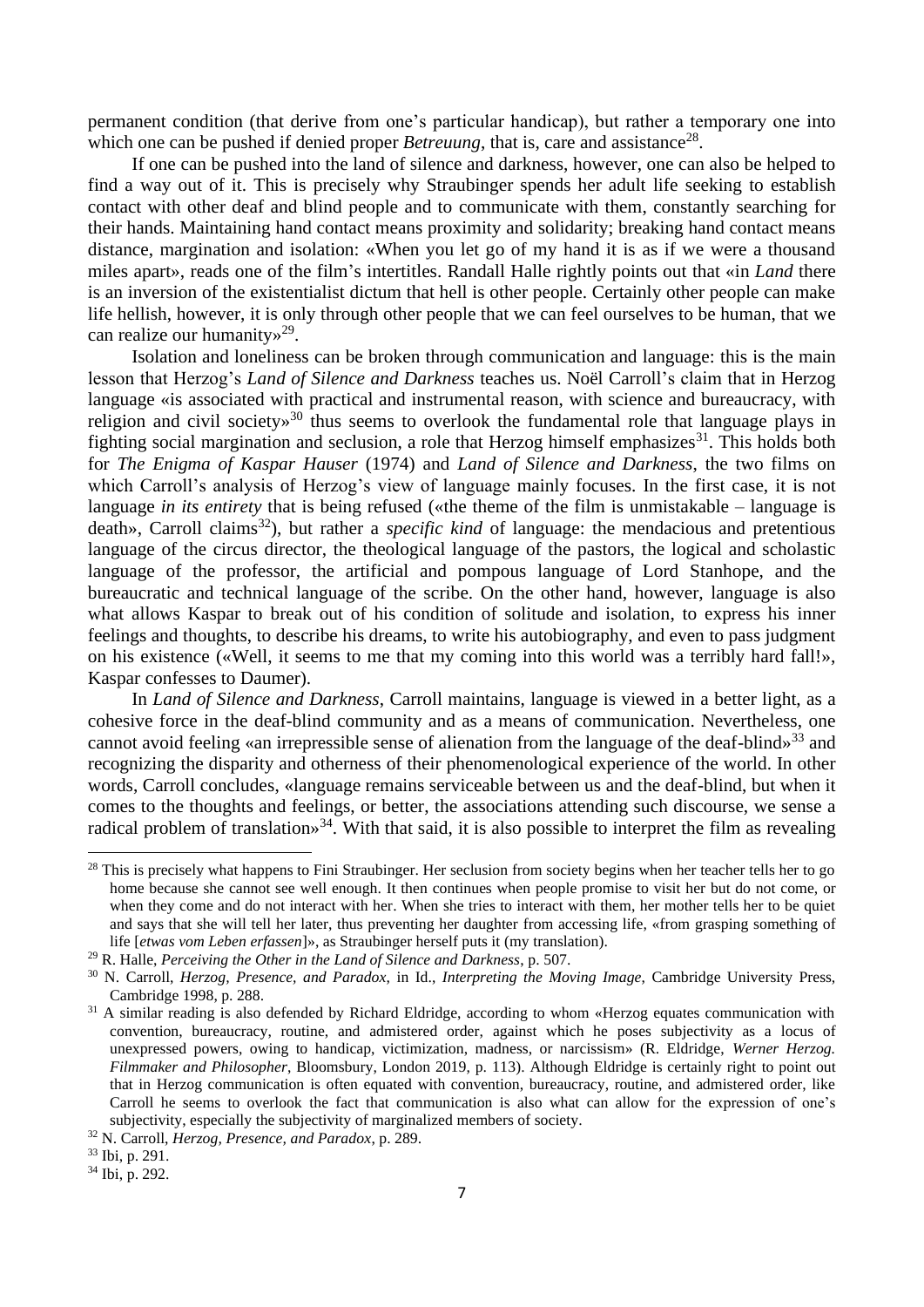precisely the opposite: in spite of the irreducible phenomenological difference between our experience of life and that of the deaf and blind, and notwithstanding the inevitable limitations of attempts to represent the condition of deaf-blindness adequately, language is what makes it possible to break down the barriers that confine the deaf and blind to the land of silence and darkness. Or, to put it differently: without language (metaphorical or non-metaphorical, linguistic or non-linguistic), the limited access we have to the otherness of the deaf and blind would be permanently shut.

This is not to deny the several difficulties that are inherent in attempts to communicate with the deaf and blind, especially with those who have been deaf and blind from birth. As the teacher of Harald and Michael (two young boys born deaf and blind) explains, it is extremely difficult (although not impossible) to teach them abstract concepts. This is done by way of practical examples (*kleine Geschichte*). In order to explain the moral concept of "good", for instance, the teacher says: «Harald gets up, Harald learns, Harald helps Sabine, Harald is good», whereas in order to explain the opposite concept, he says «Harald hits Sabine, Harald pulls Sabine, Harald takes something away from Sabine, Harald is bad [*böse*]». It is admittedly difficult, if not impossible, to know what kind of moral concepts of good and bad Harald and Michael will end up forming through these examples. Still, it is thanks to the communication that the teacher has established with them that Harald and Michael may some day learn such complex and abstract concepts as moral concepts.

### 4. Breaking Barriers

As mentioned at the beginning of this article, according to Getrud Kock, Herzog is not interested in translating the empirical-sensory condition of the deaf and blind into filmic images and sounds. His primary concern is rather elevation to and transfiguration into the spiritual<sup>35</sup>. Carroll places a similar emphasis on the «indescribability and inexpressibility of the experience of the deaf-blind»<sup>36</sup>. Likewise, André Fischer argues that «with the exception of the first frame, Herzog is not trying to find direct visual expressions for the deaf-blind experience and shows instead the deaf-blind as deprived of their senses and relying on touching  $x^{37}$ . What these interpretations have in common is that they read Herzog's *Land of Silence and Darkness* as not being *primarily* concerned with the representation of the condition of the deaf and blind. The representation of this condition instead serves as an opportunity for Herzog to realize the elevation to the spiritual (Koch), to convey an experience of presence (Carroll), or to create new primal and mythic imagery (Fischer). In order to show that Herzog is not *primarily* interested in representing the fate of the deaf and blind, these authors place emphasis – in different ways and to different extents – on the radical difference between our experience of the world and that of the deaf and blind. This latter experience is so different from our own, so indescribable and inexpressible, as Carroll puts it, that Herzog does not attempt to mediate or convey it (because of the abovementioned «radical problem of translation»<sup>38</sup>). Although I do not deny that a concern for the spiritual and the metaphysical may *also* underlie *Land of Silence and Darkness* (as is common in Herzog's films), in the last part of this paper I would like to show that the representation of the fate of the deaf and blind is not a secondary issue for Herzog. On the contrary, in spite of his awareness of the radical difference between *their* and *our* experience of the world, Herzog nonetheless attempts, through the cinematographic medium, to reduce this gap

<sup>35</sup> G. Koch, *Blindness as Insight: Visions of the Unseen in Land of Silence and Darkness*, pp. 77-78.

<sup>36</sup> N. Carroll, *Herzog, Presence, and Paradox*, p. 292.

<sup>37</sup> A. Fischer, Deep Truth and the Mythic Veil: Werner Herzog's New Mythology in *Land of Silence and Darkness*, p. 52.

<sup>38</sup> N. Carroll, *Herzog, Presence, and Paradox*, p. 292.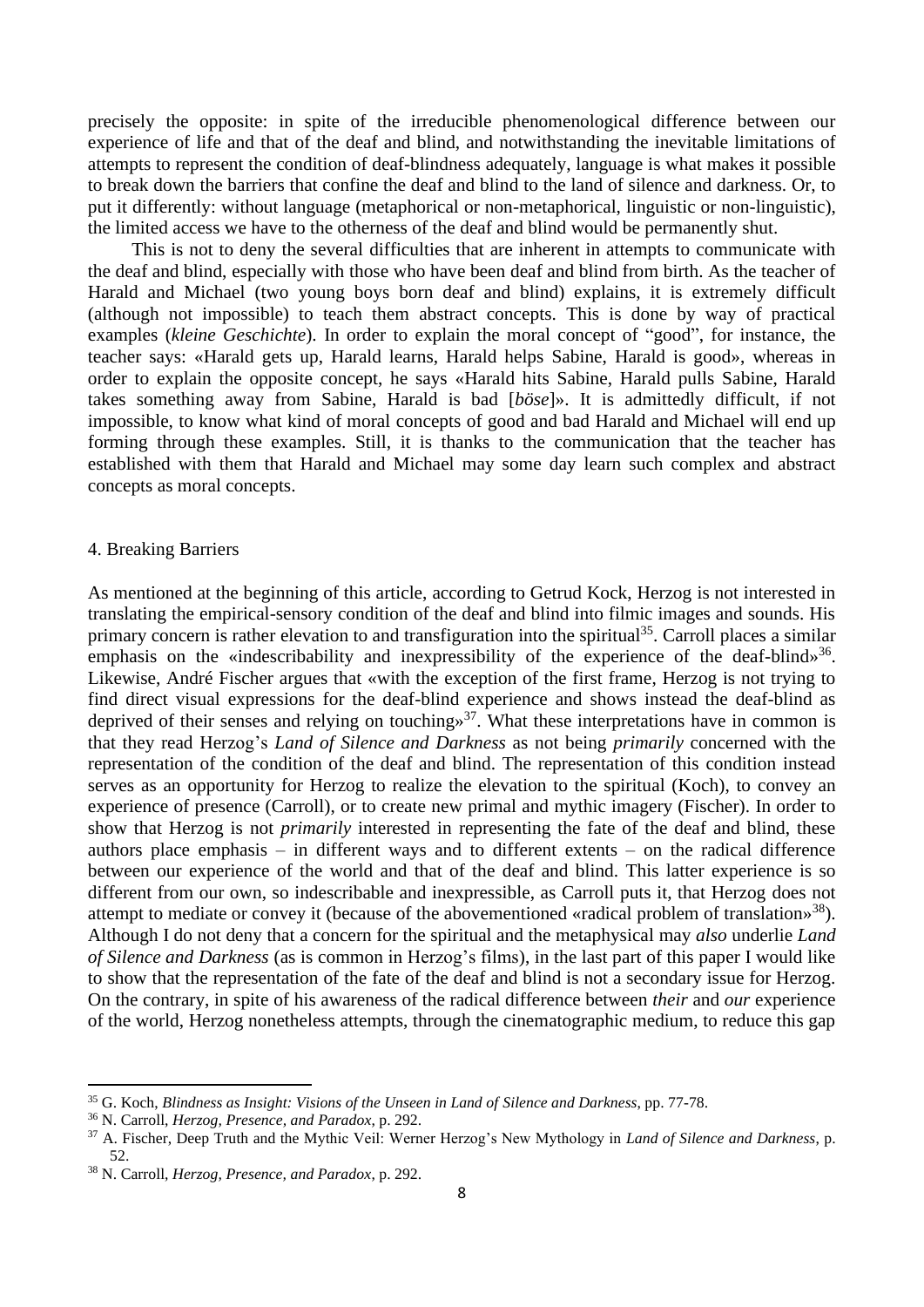and to convey to the viewer particular aspects of how the deaf and blind experience, understand and relate to reality.

*Land of Silence and Darkness* begins with the repeated juxtaposition of a vision narrated by Straubinger (we hear her voice against a black screen) and the subsequent translation of her words into images. The four sequences – black screen+voice over (1), image (2), black screen+voice over (3), image (4) – are connected by music, Boccherini's *Cello Concerto No.2*<sup>39</sup> . Straubinger's first vision (supposedly a memory from when she could still see) is of a path that leads across a continuous field with clouds floating quickly by in the sky. As mentioned above, this vision is related against a black screen, which not only places the viewer, although only momentarily, in a position of visual impairment (like that of the protagonists of the film), but also prepares the audience for a "different" sensorial experience, in which vision goes along with hearing and, as will be shown, with touch<sup>40</sup>. The vision is followed by its visual transposition, an image in sepia tones, the use of which may have a symbolic function, representing the fading of a distant memory or the gap between the narrated memory and its filmic representation. As Randal Halle points out, this image only partially restores the viewer to a normal state of vision, for the representation is a stylization, and the golden brown sepiated tones of the image are unusual<sup>41</sup>. The quality of the film is poor, and visual elements such as grain and scratches give a peculiar texture to the image, thus recalling a condition of visual impairment.

After this image, the viewer is again plunged into darkness, and Straubinger's voice relates another memory. When she was a child and could still see and hear, she watched a ski-jumping competition. This, she says, and especially how the ski jumpers floated in the air, is a recurrent memory («*dieses Bild kommt mir immer wieder in den Sinn*», in the peculiar German phrasing). She paid special attention to their faces, Straubinger explains, and concludes by hoping that the viewer («*Sie*») will also have the chance to see it some day. In so doing, she inverts her relation to the sighted viewer; it is the latter who lacks the particular *Erlebnis* (that is, the direct experience) of ski jumping. Right from the beginning, a philosophical point is thus made: while the deaf and blind can only have mediated access to the world of sighted people, the opposite is also true – both lack unmediated experience of the other's otherness.

The viewer can only have a mediated experience of ski jumping, that is, through its representation on the screen. This representation consists in a filmic image, this time in full colour, of a memory-image (Straubinger's *Bild*, German for image). We are thus presented with montage of ski jumpers floating in the air, which directly calls to mind Herzog's later documentary film *The Great Ecstasy of Woodcarver Steiner* (1973). In reality, although the viewer is led to believe that the filmic image is a translation of a memory-image, the truth is that Straubinger never saw the ski jumpers, and the whole sequence is a pure invention. It was Herzog who wrote the lines that Straubinger speaks<sup>42</sup>, in full accordance with his conviction that «the boundary between fiction and "documentary" simply does not exists<sup>43</sup> and that a deeper truth can be reached through fabrication, imagination, and stylization<sup>44</sup>.

Koch interprets the image of the ski jumpers as a means of transportation into the spiritual<sup>45</sup>. Similarly, Fischer claims that Straubinger's vision «connects her to the realm of the supersensible

<sup>39</sup> See A. Fischer, Deep Truth and the Mythic Veil: Werner Herzog's New Mythology in *Land of Silence and Darkness*, p. 51.

<sup>&</sup>lt;sup>40</sup> It is not an irrelevant detail that the viewer becomes acquainted with the main protagonist of the film first by hearing her, and only after by seeing her.

<sup>41</sup> R. Halle, *Perceiving the Other in the Land of Silence and Darkness*, p. 496.

<sup>42</sup> See P. Cronin (ed.), *Herzog on Herzog*, Faber and Faber, London 2002, pp. 240-241.

<sup>43</sup> Ibi, p. 240.

<sup>44</sup> See W. Herzog, *The Minnesota Declaration. Truth and Fact in Documentary Cinema*, p. 476.

<sup>45</sup> G. Koch, *Blindness as Insight: Visions of the Unseen in Land of Silence and Darkness*, p. 78.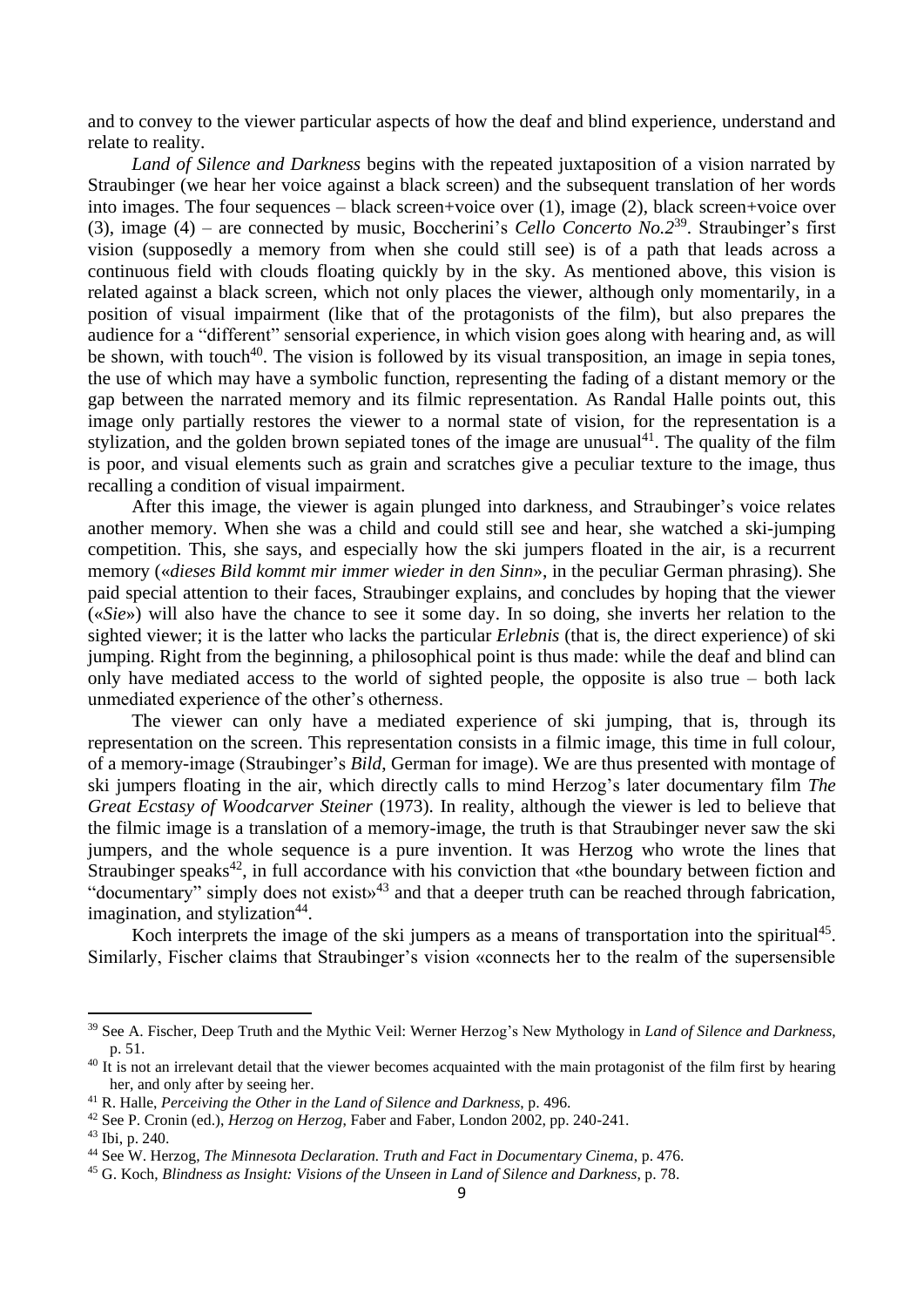or metaphysical, which remains invisible to  $us<sup>46</sup>$ . While it is certainly true that this image presents the viewer with a moment of intensified truth, Herzog actually chose to add it to his film because he felt «that the solitude and ecstasy of the ski-jumpers as they flew through the air was a great image to represent Fini's own inner state of mind and solitude»<sup>47</sup>. Likewise, the line quoted at the end of the film and attributed to Straubinger («If a world war were to break out now, I would not even notice») is something that Herzog wrote in order to encapsulate «how someone like her might experience the world»<sup>48</sup>. In both cases, the emphasis is thus not so much on the spiritual or metaphysical dimension, but rather on the possibility of conveying to the viewer particular aspects of the deaf-blind person's inner state of mind and experience of reality.

The four sequences described above are followed by an intertitle, which reads: «It is such a shock [*Erschrecken*] when somebody touches me. Years go by in waiting». The intertitle, an oxymoron of sorts, summarizes the existential condition of the deaf and blind, who fear unexpected contact with the other on the one hand, while on the other hand, yearning for this contact, which for them means the possibility of communication and a break from isolation. The emphasis on touch (the German verb used in the intertitle is *berühren*) introduces the following scene, in which Straubinger and her friend Julie relate their personal impressions of a visit to the zoo. The fact that the scene opens with a close-up of Straubinger's and her translator's hands (one of the several close-up shots of hands in the film) leaves no doubt about the central importance of hands in *Land of Silence and Darkness*. Indeed, it is through hands that the deaf and blind communicate with each other and with sighted people (through tactile fingerspelling, the so-called Lorm alphabet) and primarily experience the world. Thus, Straubinger's account of her experience of the zoo is based on tactile sensations: the skin of the roebuck was wonderful; the hares were jumping and sitting, which one could feel *(abtasten)*; the beaks of the birds and the feathers of the pheasant were long. The focus is therefore shifted from vision (the sense we tend to use most often in zoos) to touch.

That Herzog gives special attention to the way in which the deaf and blind have access to and experience the world is also shown in the next scene. This begins with Julie and Straubinger touching the plane, on which they will soon take their first flight. When Straubinger's arm stretches to the rudder, the music, Bach's *Air on the G String*, sets in, and the next shot is taken from inside the plane, which is already high in the sky, the wing in the foreground and the snow-covered Alps in the background. According to Koch, this sequence clearly illustrates Herzog's interest not in mediating the sensual experience of the deaf and blind, but rather in breaking away from the earthly dimension into the spiritual: «When the camera sets free the gaze that blind are debarred from, when the soundtrack switches over to music, then the viewer is carried off to an unreal realm, in which he hears and sees what the individuals on the screen cannot hear and see»<sup>49</sup>. Although Koch is right to underscore the emphasis that Herzog puts on the ecstatic joy on Straubinger's and Julie's faces, her analysis seems to overlook the fact that most of the two-minute sequence focuses on the women's hands and on the way they use them to communicate with each other. The viewer is thus not carried off to a metaphysical realm but remains inside the plane, watching how Straubinger and Julie experience their first flight.

Herzog uses exactly the same music later in the film when Harald, one of the boys born deaf and blind, is asked by his teacher to walk alone through the swimming pool and to plunge his face into the water (Herzog explains that Harald was deathly afraid of water and that it took a year for him to trust his instructor enough to step into the pool). This suggests that in both cases, Herzog wants to emphasize a similar aspect, namely the opening of the human soul to a new experience, be

<sup>46</sup> A. Fischer, Deep Truth and the Mythic Veil: Werner Herzog's New Mythology in *Land of Silence and Darkness*, p. 52.

<sup>47</sup> P. Cronin (ed.), *Herzog on Herzog*, p. 241.

<sup>48</sup> Ibi, p. 240.

<sup>49</sup> G. Koch, *Blindness as Insight: Visions of the Unseen in Land of Silence and Darkness*, p. 79.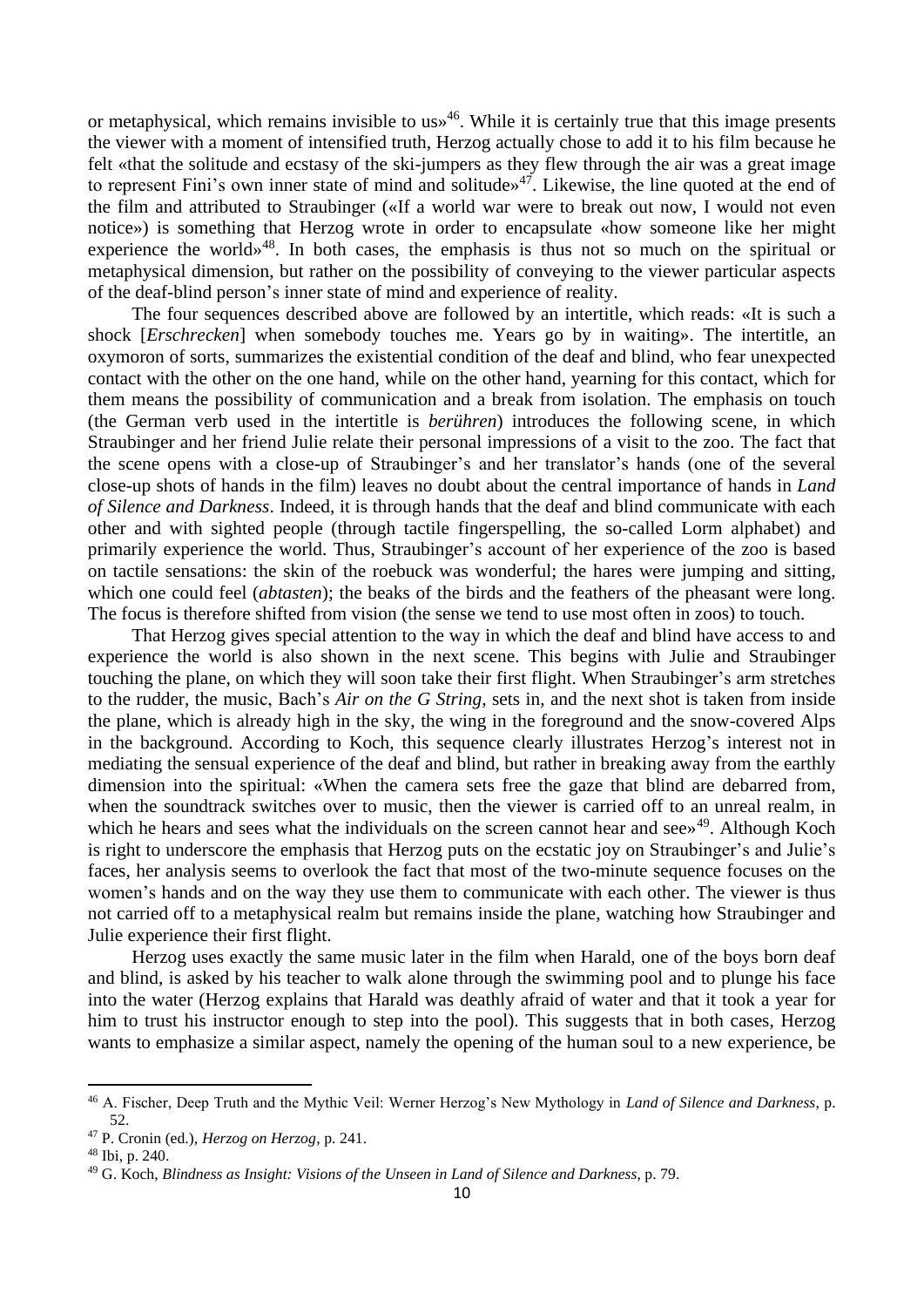it a first flight or the overcoming of a mortal fear of water<sup>50</sup>. The act of opening oneself to a new experience is itself a universal experience shared by every human being, and it is precisely for this reason that the flight sequence (and that of the swimming pool) is one of inclusion, not exclusion, as Koch argues.

### 5. Haptic Images

Herzog's attempt to explore and convey the experience of the deaf and blind is most patent in the extreme attention he gives to hands throughout the film (a sequence is even dedicated to the explanation of the tactile alphabet). Hands are so important within the economy of the film that *Land of Silence and Darkness* can be placed alongside Bresson's *Pickpocket* when it comes to the prominence of touch in the film, as Deleuze points out in *Cinema 2*<sup>51</sup> . At the film's premiere at the Mannheim Film Festival, Herzog himself referred to it as «a monograph on the hands of a deafblind woman»<sup>52</sup> . A brief comparison with a sequence from *Handicapped Future* can help to make clear how Herzog's attitude towards the tactile is much more "engaged" in *Land of Silence and Darkness*. This sequence features an interview with Monika's mother. In the interview, Monika, a little girl with no arms, brushes her doll's hair with a comb held between her toes. The sequence is particularly interesting because it shows how Monika relates to the world with her feet (a following sequence shows her drawing a picture with her foot). During the whole sequence, which lasts about two and a half minutes, the camera closes up on the doll and Monika's feet for only a few seconds, leaving them outside the frame for thirty seconds.

*Land of Silence and Darkness* gives a completely different form of attention and importance to hands, which are often placed by the camera operator, Jörg Schmidt-Reitwein, in the centre of the frame or in the fore with close-up shots. The frequent act of zooming in on hands (among other subjects) becomes an essential way to approach and draw near to the other's alterity. Eric Ames rightly points out that «acts of translation are absolutely central to the film»<sup>53</sup>. As already mentioned, as long as (tactile) communication is maintained, the deaf and blind are not pushed into the land of silence and darkness. This is why Fini Straubinger is constantly shown looking for the hands of her sighted companions and communicating with her companions-in-fate. Conversely, her sighted companions continually make an effort to translate what they see or hear through the tactile alphabet, as occurs, for instance, in the case of the concert that follows the president's speech, when Straubinger's companion *translates* the music for her (its rhythm, the variations in its intensity). The concert sequence is a clear example of the emphasis that Herzog and his camera operator place on hands: the camera passes from the musicians (1), to Straubinger's and her companion's hands (2), and then back to the musicians (3) without any cuts. The shot in the middle (2) is held for

<sup>50</sup> According to Koch, «the swimming pool scenes disagreeably call to mind those unfortunate German traditions of physical training, Prussian toughness, tests of courage and initiation unto death» (G. Koch, *Blindness as Insight: Visions of the Unseen in Land of Silence and Darkness*, p. 82). The description of the scenes she gives is oriented toward lending support to her thesis: the swimming pool is «gloomy», the teacher wears «Spartan black bathing trunks», the ideals behind the «program» are «macabre», and, above all, the water is «cold». As Halle points out, however, water therapy sessions are usually conducted in warm water, since «the goal generally is to create a safe environment for the development of neglected motor and cognitive skills and not cold shower "hardening" of the temperament» (R. Halle, *Perceiving the Other in the Land of Silence and Darkness*, pp. 502-503).

<sup>51</sup> G. Deleuze, *Cinema 2. The Time-Image*, University of Minnesota Press, Minneapolis 1989, pp. 12-13. Deleuze refers to Carrère's study, mentioned above. According to Carrère, Herzog attempted to approach tactile sensations by depicting characters touching and caressing objects so intensely and intimately that we are not far from experiencing the sensations they feel (E. Carrère, *Werner Herzog*, p. 25).

<sup>52</sup> See E. Ames, *Ferocious Reality. Documentary According to Werner Herzog*, University of Minnesota Press, Minneapolis 2012, p. 21.

<sup>53</sup> Ibi, p. 27.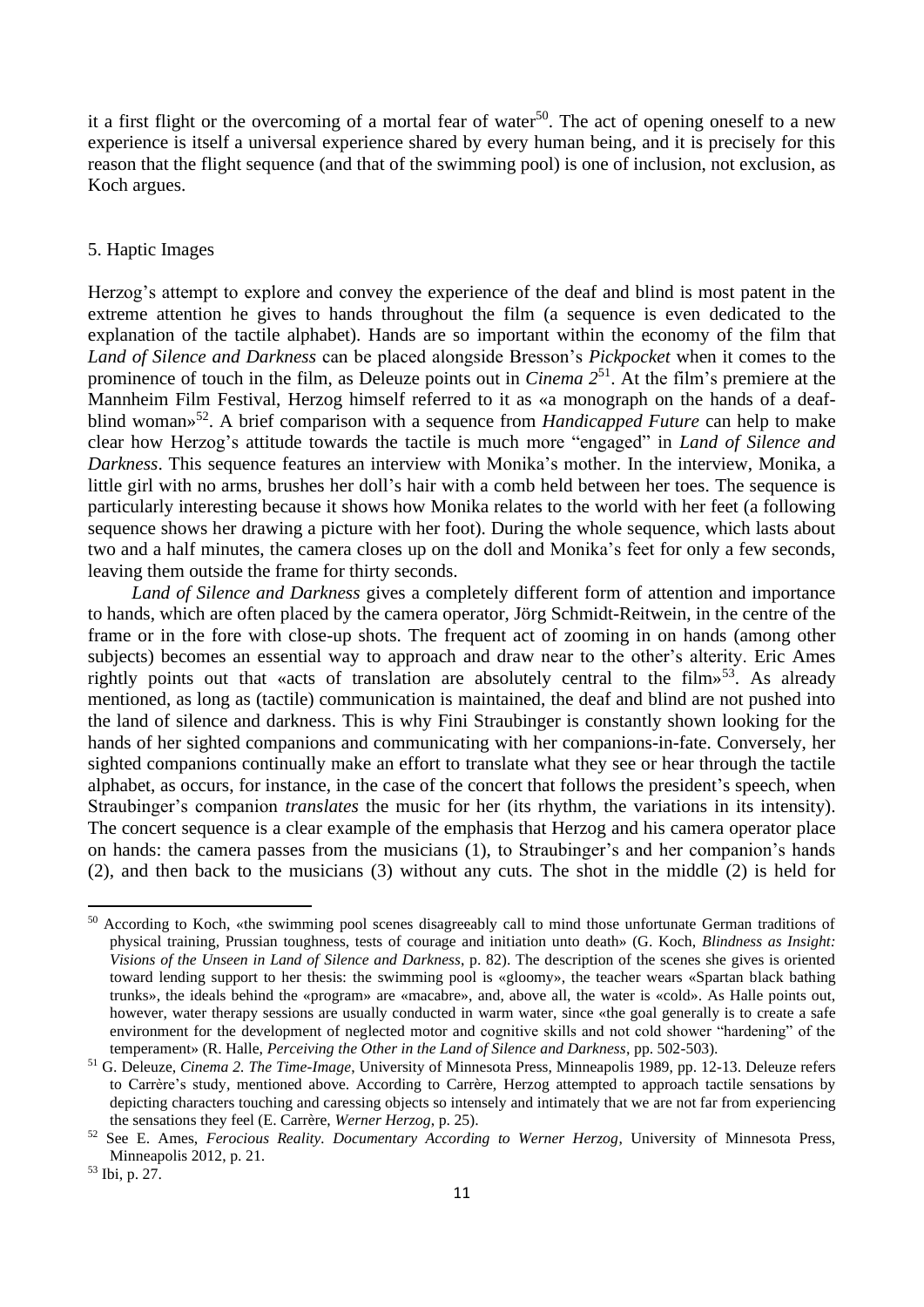thirteen seconds, and one is given the impression that the whole sequence is included in the film precisely because of the importance of this peculiar act of translation.

Acts of translation are not limited to the characters in the film. As Ames points out, Straubinger's on-screen presence is «a constant reminder of the work of translation that the film itself is doing»<sup>54</sup>. The most evident example of this can be found in the sequence depicting a visit to the botanical gardens, during which the deaf and blind are encouraged to touch the plants. At the end of the sequence, Schmidt-Reitwein wanders freely with the camera through the dark green ferns and palm leaves, which brush up against the lens. The viewer is made to feel disorientated and completely immersed in the lush vegetation; indeed the mimetic movement of the camera is so powerful and realistic that the viewer is tempted to stretch out his or her arms to brush the branches aside. This also holds for other scenes in which the camera closely follows hands that touch, explore, communicate, and caress – above all in the closing sequence, when Herr Fleischmann gently touches, almost embraces, the branches of a tree. As Ames puts it: «The entire film works to elicit bodily responses to the image that implicate the viewer so that the boundary between the film and the viewer begins to collapse»<sup>55</sup>.

What Deleuze writes with reference to *Pickpocket*, namely that the eye's optical function is matched by a haptic one<sup>56</sup>, can be thus also said of *Land of Silence and Darkness*. In Herzog's film, the viewer's eye is transformed into an imaginary hand, and vision becomes "a palpation with the look", to use Merleau-Ponty's words<sup>57</sup>. The images on the screen invite us to touch and feel what Straubinger and her companions and acquaintances touch and feel. This haptic function of the eye is widely recognized by scholars, who variously speak of «an attempt to approach tactile sensations»<sup>58</sup>, «seeing the haptic»<sup>59</sup>, «the haptic quality of the images»<sup>60</sup>, «touching images»<sup>61</sup>, «a type of bodily relationship to the image that can be best described as "haptic" $\delta^2$ , «connective seeing»<sup>63</sup>, and so on. The tactile or haptic character of the images, of which *Land of Silence and Darkness* is composed has fundamental relevance for the question of the possibility of sharing in the experience of deaf-blindness. Indeed, not only is touch the sense through which the deaf and blind primarily experience the world, but, as Ames rightly points out, it also remains «a shared sense and a potential means of communicating» between sighted persons and the deaf and blind<sup>64</sup>. This does not mean that the sense of touch gives us access to the world of the deaf and blind, but rather (and more modestly) that thanks to this shared sense we can have an idea of what it is like to primarily experience the world through it. It is in this sense that, as mentioned above, *Land of Silence and Darkness* fosters inclusion, not seclusion. Or as Ames puts it: «*Land of Silence and Darkness* becomes a site of encounter, indeed, a site of contact between disabled and nondisabled bodies»<sup>65</sup>.

#### **Conclusion**

<sup>54</sup> Ibi, p. 28.

<sup>55</sup> Ibi, p. 25.

<sup>56</sup> G. Deleuze, *Cinema 2. The Time-Image*, p. 13.

<sup>57</sup> M. Merleau-Ponty, *The Visible and the Invisible*, Northwestern University Press, Evanston 1968, p. 134.

<sup>58</sup> E. Carrère, *Werner Herzog*, p. 25

<sup>59</sup> R. Halle, *Perceiving the Other in the Land of Silence and Darkness*, p. 498.

<sup>60</sup> A. Fischer, Deep Truth and the Mythic Veil: Werner Herzog's New Mythology in *Land of Silence and Darkness*, p. 52.

<sup>61</sup> E. Ames, *Ferocious Reality. Documentary According to Werner Herzog*, p. 20.

<sup>62</sup> Ibi, p. 23

<sup>63</sup> Ibi, p. 25.

<sup>64</sup> Ibi, p. 25.

<sup>65</sup> Ibidem.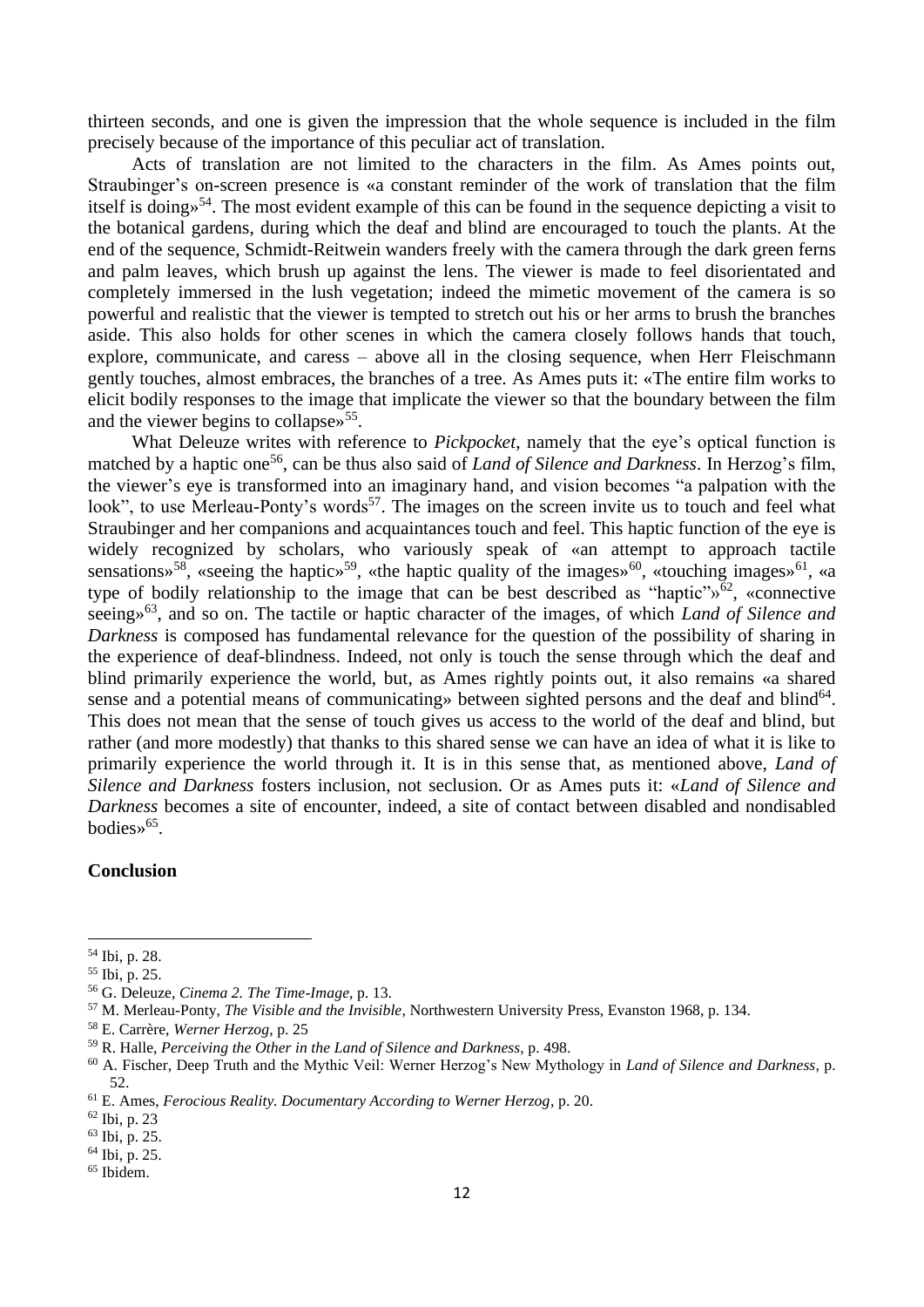Herzog's *Land of Silence and Darkness* shows that it is impossible for a sighted person to *know* what it is like to be deaf and blind. The experience of deaf-blindness is so radically other that one would have to be a divinely gifted painter (*Gottbegnadeter Mahler*), as Straubinger puts it, to represent it. Either because the resources of language are inadequate or because the gap between the *Erlebnis* (the subjective experience) and its representation can never be bridged, the fate of the deaf and blind cannot be put into words – or at least Straubinger does not manage to do so. Even more desperate is the attempt to understand what those who are deaf and blind by birth, like Harald and Michael, feel and think (an attempt that becomes almost hopeless with the 22-year-old Vladimir Kokol, who, having never had any special training, sits on the floor blowing spit bubbles and hitting himself on the head with a stuffed soft ball). As their teacher explains, most of the time it is only possible to make conjectures (*Vermutungen*). The same holds for their understanding of abstract concepts: «What they actually understand as "ambition", "hope", or "happiness", will always be a mystery to us [*wird uns immer verschlossen bleiben*]», Herzog remarks in the film.

To be sure, one could question whether this «radical problem of translation», as Caroll puts it, arises only between deaf-blind, and able-bodied persons. Indeed, how can we be sure that our experience of the world (*qua* sighted persons) can be *adequately* conveyed to other sighted persons? As Wittgenstein puts it in *Remarks on Colour*: «When blind people speak, as they like to do, of blue sky and other specifically visual phenomena, the sighted person often says "Who knows what he imagines that to mean" --But why doesn't he say this about other sighted people?»<sup>66</sup>. In other words, how can I *know* that other people have the same «private experience» of the blue sky as mine? Is this, above all, verifiable<sup>67</sup>? With these questions, we return to the initial point of this paper, namely to modern and contemporary philosophy's radical awareness that human experience and perception of the world are profoundly subjective. The above analysis has hopefully shown that this radical awareness is not Herzog's end-point, but rather his starting point. As much as the experience of the deaf and blind remains radically different from ours, Herzog (and Fini Straubinger with him) does not give up on trying to convey certain aspects of it to the audience. In doing this, Herzog achieves a typical yet paradoxical aim of art, or at least of certain art works: the representation of what is, for different reasons, unrepresentable.

*Land of Silence and Darkness* is not a sceptical film about human communication, nor does it aim to convey a pessimistic picture of the fate of the deaf and blind. Admittedly, many of the deaf and blind people visited by Straubinger (Else Fehrer, Joseph Riedmeier, Vladimir Kokol, and Heinrich Fleischmann) seem to be irremediably excluded by human society and cut off from the world<sup>68</sup>. Furthermore, the last minutes of the film seem to put emphasis on the unavoidable solitude to which the deaf and blind are subject (in the last scene before the final intertitle, Straubinger is left alone under a tree, a sad adagio stressing her loneliness). As incommunicable and inaccessible to us as the experience of deaf-blindness may be, however, and as inadequate as its representation inadequate must remain, Herzog's film attempts to convey at least certain aspects of this experience. The gap between the experience of the world of the deaf and blind and our experiences is thus reduced not only through metaphorical and poetic language, but also, and above all, through the cinematographic medium: black screen + voice over, the visual transposition of Straubinger's vision, the peculiar tones of the image, stylization, the invention of experience, intertitles, zooming

<sup>66</sup> L. Wittgenstein, *Remarks on Colour*, Blackwell, Oxford 1977, p. 56.

<sup>67</sup> L. Wittgenstein, *Philosophical Investigations*, Blackwell, Oxford 1977, p. 95: «The essential thing about private experience is really not that each person possesses his own exemplar, but that nobody knows whether other people also have *this* or something else. The assumption would thus be possible–though unverifiable–that one section of mankind had one sensation of red and another section another».

<sup>&</sup>lt;sup>68</sup> In his film, Herzog gives much attention to deaf and blind people who are secluded from society. This attention can be read as an indictment of society (which is unable to take care of them) rather than a sign of Herzog's scepticism about the possibility of establishing a connection with them.